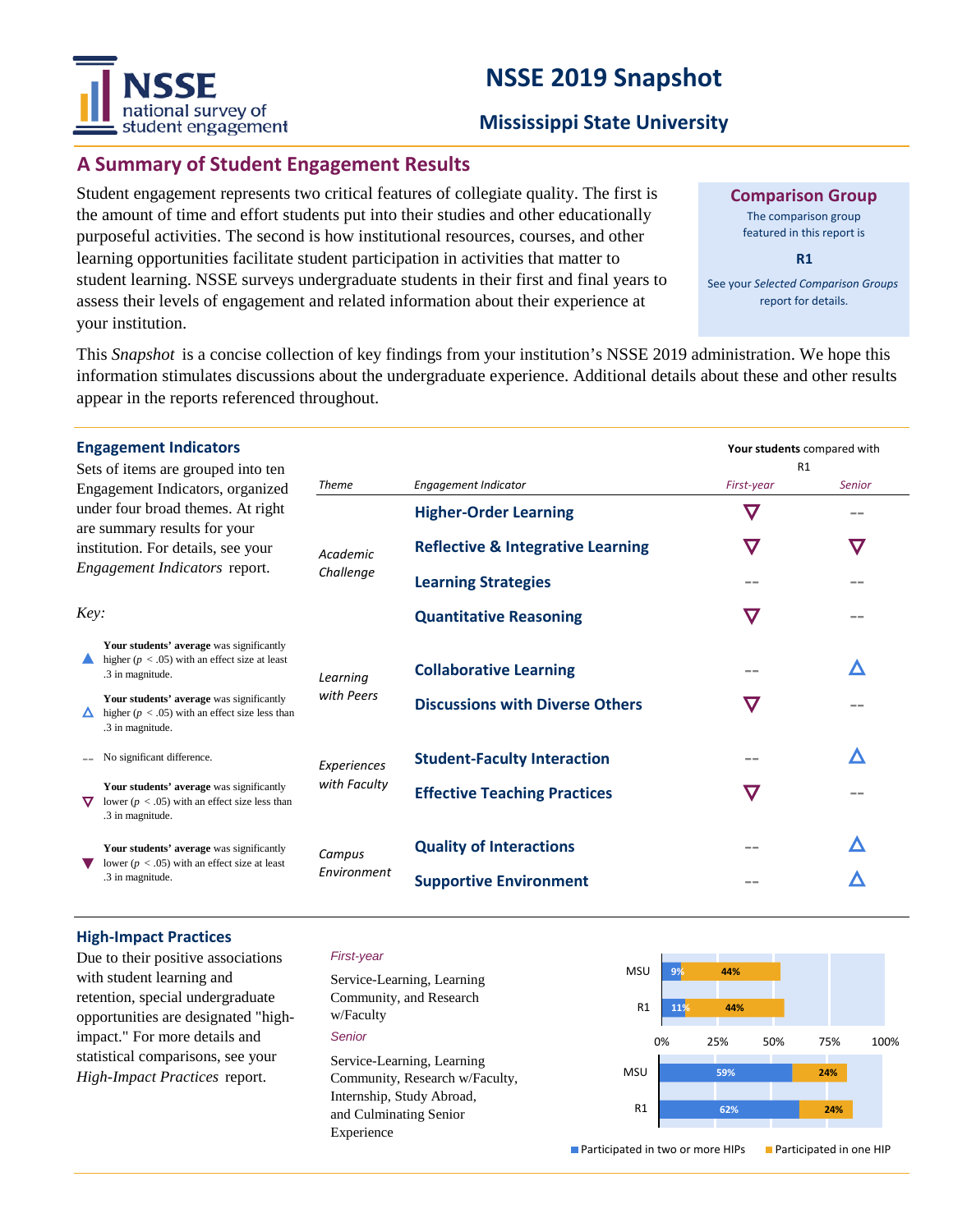

# **NSSE 2019 Snapshot**

### **Mississippi State University**

### **Academic Challenge: Additional Results**

The Academic Challenge theme contains four Engagement Indicators as well as several important individual items. The results presented here provide an overview of these individual items. For more information about the Academic Challenge theme, see your *Engagement Indicators* report. To further explore individual item results, see your *Frequencies and Statistical Comparisons,* the *Major Field Report,* the *Online Institutional Report,* or the Report Builder.



#### **Reading and Writing**

These figures summarize the number of hours your students spent reading for their courses and the average number of pages of assigned writing compared to students in your comparison group. Each is an estimate calculated from two or more separate survey questions.



#### **Challenging Students to Do Their Best Work <b>Academic Emphasis Academic Emphasis**

To what extent did students' courses challenge them to do their best work? Response options ranged from  $1 =$  "Not at all" to  $7 =$  "Very much."

*First-year*

*Senior*



How much did students say their institution emphasizes spending significant time studying and on academic work? Response options included "Very much," "Quite a bit," "Some," and "Very little."

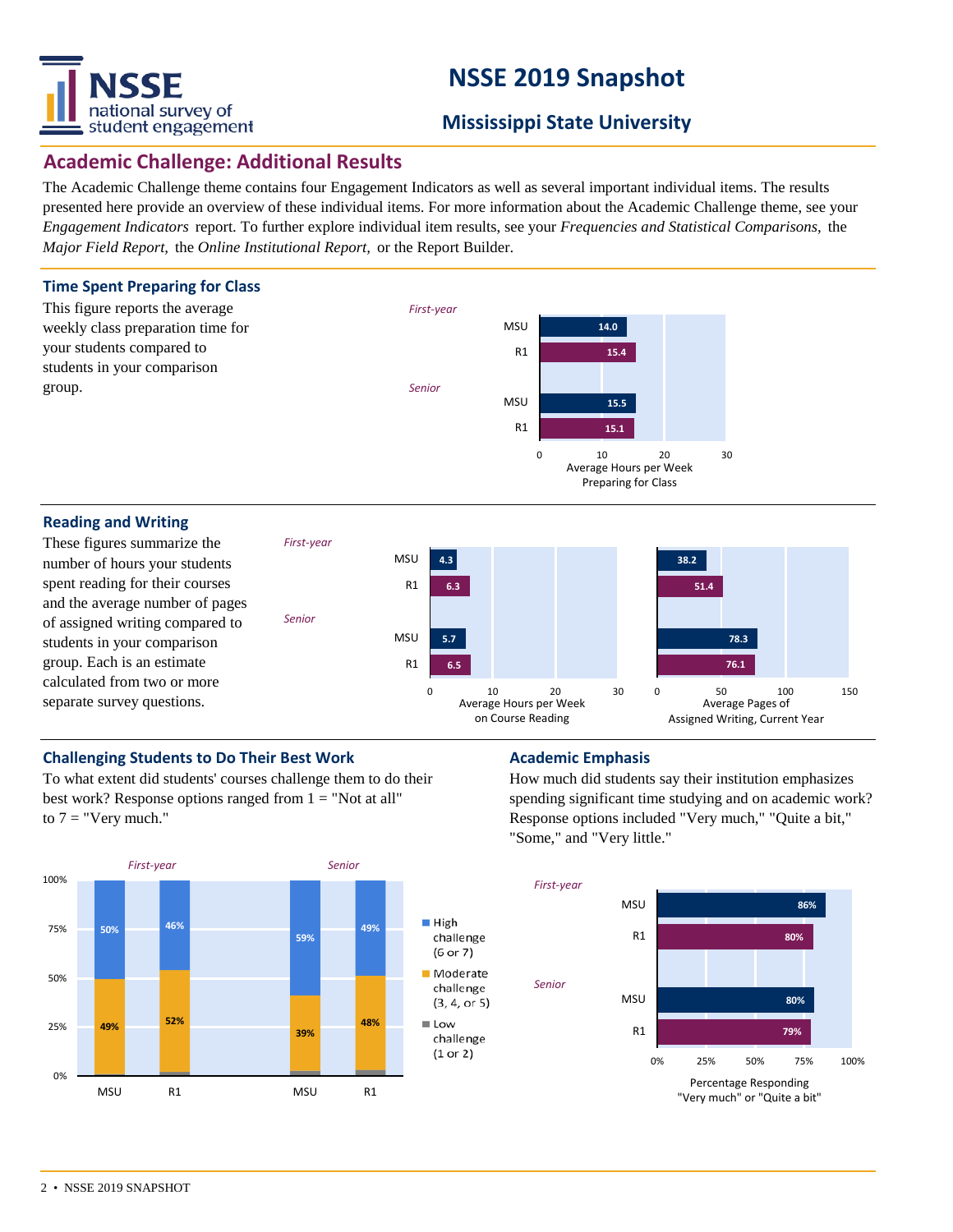# tional survey of student engagement

# **NSSE 2019 Snapshot**

### **Mississippi State University**

#### **Item Comparisons**

By examining individual NSSE questions, you can better understand what contributes to your institution's performance on the Engagement Indicators. This section displays the five questions<sup>a</sup> on which your students scored the highest and the five questions on which they scored the lowest, relative to students in your comparison group. Parenthetical notes indicate whether an item belongs to a specific Engagement Indicator or is a High-Impact Practice. While these questions represent the largest differences (in percentage points), they may not be the most important to your institutional mission or current program or policy goals. For additional results, see your *Frequencies and Statistical Comparisons* report.

#### **First-year**

**Senior**

#### **Highest Performing Relative to R1**

**Highest Performing Relative to R1**

Quality of interactions with students<sup>d</sup> (QI)

| Institution emphasis on studying and academic work <sup>c</sup>            |  |  |  |  |
|----------------------------------------------------------------------------|--|--|--|--|
| Institution emphasis on attending campus activities and events $()^c$ (SE) |  |  |  |  |
| Quality of interactions with student services staff $()^d$ (QI)            |  |  |  |  |
| Quality of interactions with students <sup>d</sup> (QI)                    |  |  |  |  |
| Extent to which courses challenged you to do your best work <sup>d</sup>   |  |  |  |  |
| <b>Lowest Performing Relative to R1</b>                                    |  |  |  |  |
| Spent more than 10 hours per week on assigned reading <sup>f</sup>         |  |  |  |  |
| Assigned more than 50 pages of writing <sup>g</sup>                        |  |  |  |  |
| Connected your learning to societal problems or issues <sup>b</sup> (RI)   |  |  |  |  |

Combined ideas from different courses when completing assignments<sup>b</sup> (RI) Included diverse perspectives (...) in course discussions or assignments<sup>b</sup> (RI)

Institution emphasis on attending campus activities and events  $(\cdot\cdot\cdot)^c$  (SE)

Discussions with... People with religious beliefs other than your own<sup>b</sup> (DD)

Included diverse perspectives (...) in course discussions or assignments $^{\rm b}$  (RI)

Institution emphasis on helping you manage your non-academic responsibilities  $\left( ...\right) ^{\mathsf{c}}$  (SE)

Extent to which courses challenged you to do your best workd

Talked about career plans with a faculty member<sup>b</sup> (SF)

Identified key information from reading assignments<sup>b</sup> (LS)

Connected your learning to societal problems or issues<sup>b</sup> (RI)

Completed a culminating senior experience (…) (HIP)

**Lowest Performing Relative to R1**



Percentage Point Difference with R1



#### Percentage Point Difference with R1

a. The displays on this page draw from the items that make up the ten Engagement Indicators (EIs), six High-Impact Practices (HIPs), and the additional academic challenge items reported on page 2. Key to abbreviations for EI items: HO = Higher-Order Learning,  $RI =$  Reflective & Integrative Learning,  $LS =$  Learning Strategies,  $QR =$  Quantitative Reasoning, CL = Collaborative Learning, DD = Discussions with Diverse Others, SF = Student-Faculty Interaction, ET = Effective Teaching Practices, QI = Quality of Interactions, SE = Supportive Environment. HIP items are also indicated. Item numbering corresponds to the survey facsimile included in your *Institutional Report* and available on the NSSE website.

b. Combination of students responding "Very often" or "Often." c. Combination of students responding "Very much" or "Quite a bit."

d. Rated at least 6 on a 7-point scale.

e. Percentage reporting at least "Some."

f. Estimate based on the reported amount of course preparation time spent on assigned reading.

g. Estimate based on number of assigned writing tasks of various lengths.